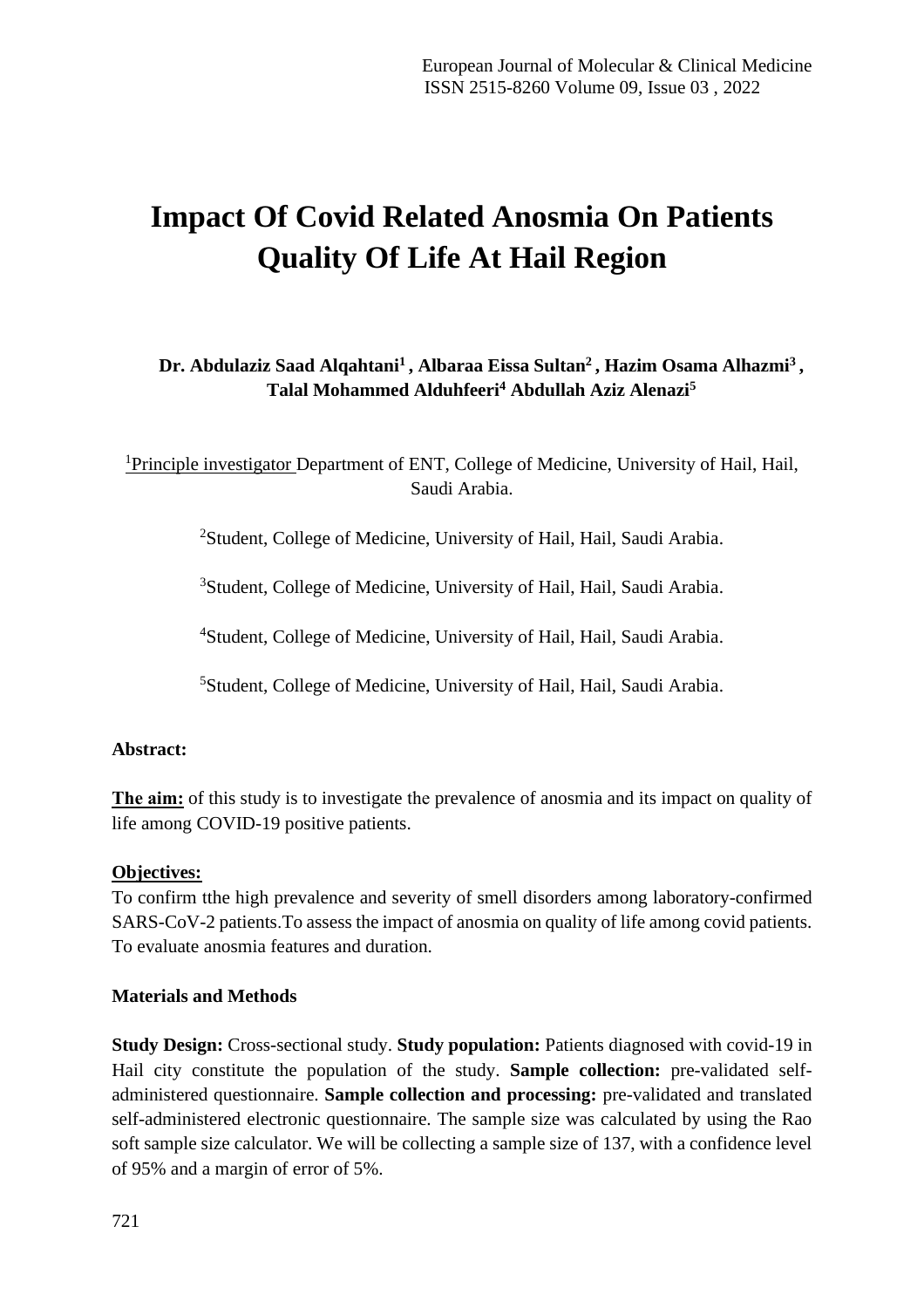# **Rationale:**

The sudden onset of smell loss has been reported as a symptom related to COVID-19, the rationale of this study is to provide an insight into the prevalence of the olfactory disorder.

# **Results:**

A total of 213 covid-19 patients complained of anosmia Between the ages of 18 and 60, with a mean age of 36.2 + 11.9 years. Covid-19 patients' anosmia and quality of life in Hail, Saudi Arabia.74.4 percent of patients who were not concerned about future changes in their sense of smell had an excellent quality of life, compared to 23.7 percent of those who were. This difference was statistically significant  $(P=.001)$ .

**Keywords:** patients; anosmia; COVID-19; Coronavirus; neurologic manifestations; dysfunction.

# **Introduction:**

Covid-19 is a contagious disease that manifests itself in a variety of ways. The virus can impact several organs and body systems, including the lungs, brain, and neurological system, causing anosmia and causing mental health problems [1]. Anosmia and hypogeusia were not initially recognized as being linked to COVID-19; in one of the first studies from China [2], they were mentioned to affect only about 5% of COVID-19 patients. However, smell dysfunction has been demonstrated as one of the first among other neurologic manifestations of both hospitalized and mild COVID-19 patients in numerous studies [3,10]. How the virus affects the sensations of smell and taste has been a huge enigma. There has been significant progress in understanding the cellular and molecular mechanisms of coronavirus-induced anosmia. Recent research has revealed fresh information about the olfactory epithelial cell types that express the appropriate virus entry proteins and accumulate the virus after infection [4]. A report (5) discovered that olfactory sensory neurons do not express the gene that produces the ACE2 receptor protein, which SARS-CoV-2 utilizes to enter human cells, according to a paper published in Science Advances on July 24, 2021, ACE2 is found in cells that provide metabolic and structural support for olfactory sensory neurons, as well as specific stem cell and blood vessel cell populations. The findings point to non neuronal cell infection as a possible cause of anosmia in COVID-19 patients, and they can help researchers better understand how the disease progresses. This means that, in most cases, SARS-CoV-2 infection is unlikely to permanently alter olfactory brain circuits and result in persistent anosmia. Anosmia and dysgeusia have been shown to promote psychological distress in patients infected with COVID-19, and depressive symptoms are commonly related with taste loss and tend to stay even after symptoms and disease have resolved [11-13]. Issues related to the COVID-19 pandemic, such as the high risk of infection and reinfection, insufficient contamination protection, overwork, discrimination, isolation, patients with negative emotions, lack of contact with families, exhaustion, and healthcare systems' inability to respond to increased demand, all play a role in patients' emotional experiences [6]. Knowledge and awareness of the prevalence of anosmia and related olfactory disorders among covid-19 patients is essential to determine the extent of its impact on patients' quality of life, the performance of usual daily activities, and their mental health. The knowledge and awareness about anosmia is also essential for the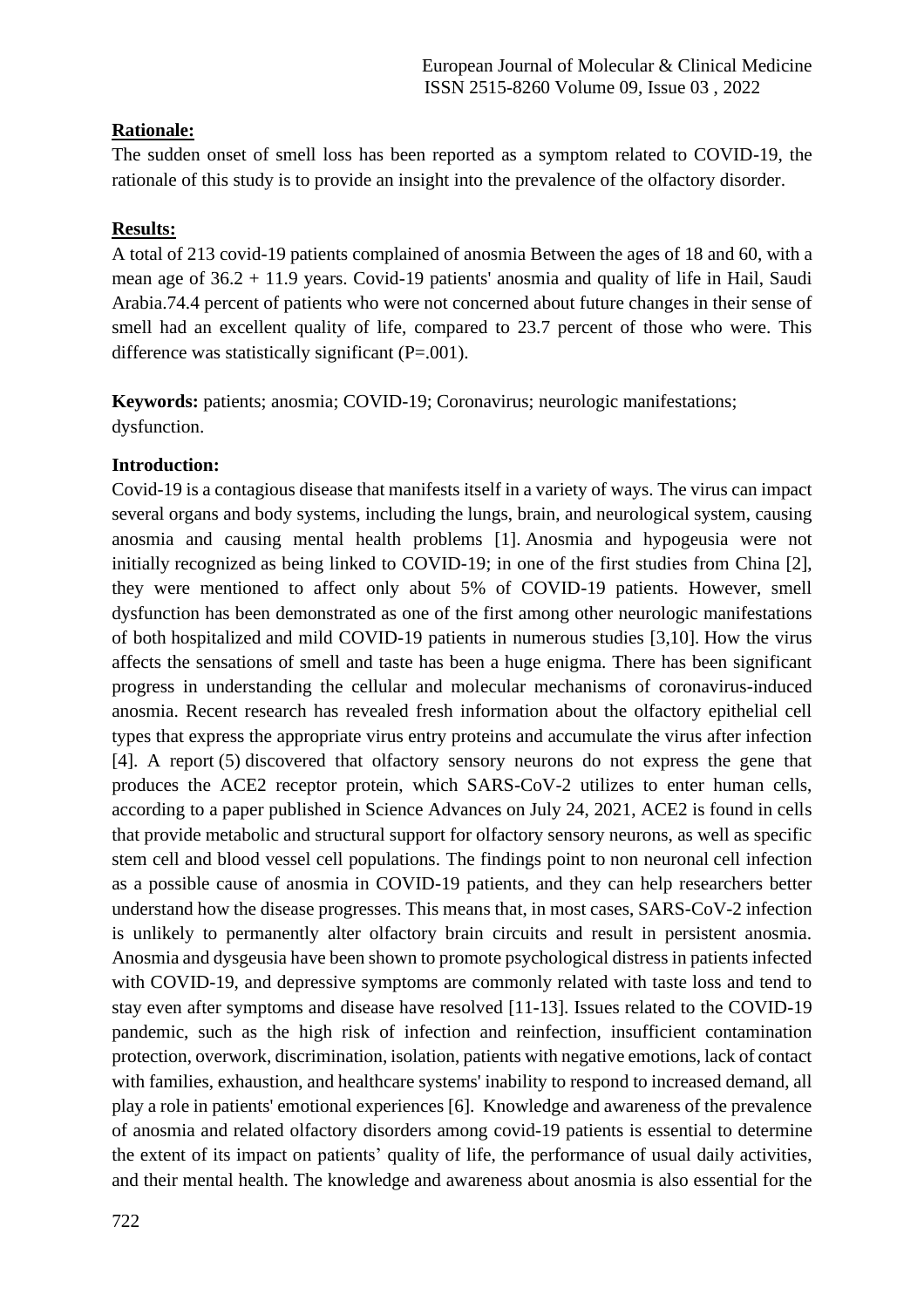diagnosis, management also in the prevention of further complications related to this condition. The main aim of this study is to investigate the prevalence of anosmia and its impact on quality of life among COVID-19 positive patients.

#### **Review of Literature:**

There have been several studies done regarding the Quality of Life of covid related anosmia . One of which was conducted in Saudi Arabia, 2020 that aimed to investigate the impact of smell loss on quality of life in patients with Coronavirus Disease 2019 (COVID-19) and assess the importance of olfaction before and after the loss of smell.

That cross-sectional study recruited a total of 487 covid-positive patients with anosmia,

The results were that negative impacts of smell loss, associated risks, interference with daily activities, and deterioration in well-being were common. The study concluded that patients with loss of smell have significant reductions in health related QOL and their loss of smell directly affects daily activities related to the olfactory function (Elkholi SMA, Abdelwahab MK, Abdelhafeez M, 2020).

 Another cross-sectional study was conducted in Italy, 2020, a descriptive cross-sectional study was conducted among 88 covid-19 positive hospitalized patients aimed to assess the presence or absence of olfactory and taste disorder. Taste alterations were more frequent (91%) before hospitalization, whereas after hospitalization taste and olfactory alteration appeared with equal frequency (Andrea Giacomelli, Et al, 2020).

 Another systemic review aimed to to determine the frequency of anosmia and weather anosmia is independently associated with COVID-19 diagnosis. The study included studies with COVID-19 patients describing their symptoms; studies that compared smell and taste disorders between COVID-19 patients and otherwise and obtained 31 reports and the frequency of anosmia ranged between 22%-68%. The study concluded that the frequency of smell disorders is as high as other symptoms, and suggested anosmia for which the definition was more consistent, could be included in lists of COVID-19 symptoms (Carrillo-Larco RM, Altez-Fernandez C, 2021).

 Another Systematic review of the PubMed/Medline, Cochrane databases and preprints up to May 3, 2020. The researchers reviewed 18 articles and 6 manuscript preprints. Significant prevalence of anosmia is reported in COVID-19 patients. Controlled studies indicate that anosmia is more common in COVID-19 patients than in patients suffering from other viral infections or controls anosmia is more prevalent in COVID-19 patients than in patients suffering from other respiratory infections or controls **(**Athanasia Printza, Jannis Constantinidis, 2020).

Up to the researcher knowledge, the local study mentioned above was the only published study to evaluate the prevalence of covid quality life anosmia.

# **Selection criteria:**

# **Inclusion criteria:**

COVID-19 patients in Hail City having a positive reverse transcription polymerase chain reaction. 18 years of age and up Covid-related anosmia is a complaint.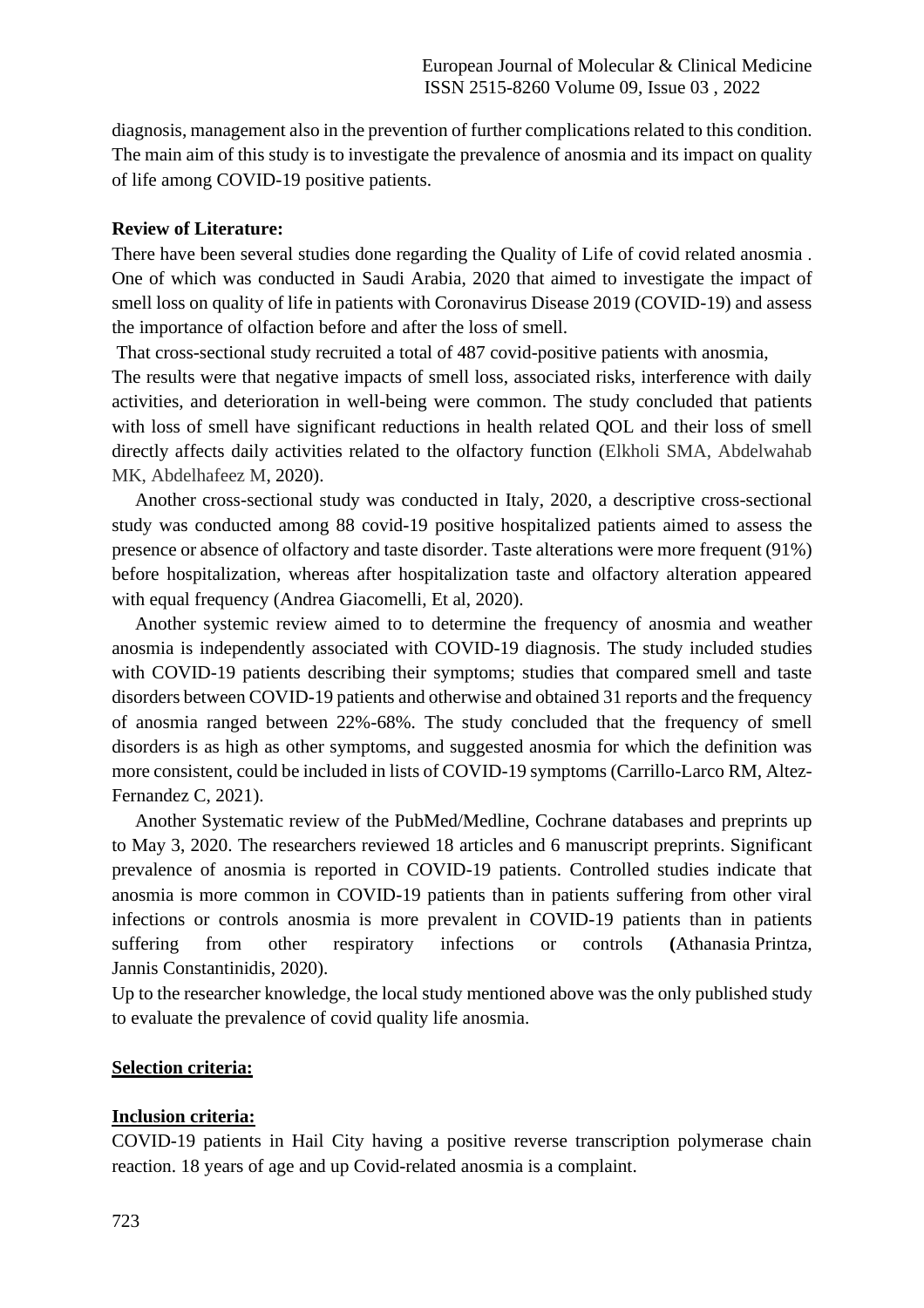# **Exclusion criteria:**

Under the 18 years old patients, Patients outside of Hai'l city.

#### **Data and Statistical Analysis:**

After data were extracted, it was revised, coded, and fed to statistical software IBM SPSS version 22(SPSS, Inc. Chicago, IL). All statistical analysis was done using two tailed tests. P value less than 0.05 was statistically significant. Regarding patients' quality of life affected by anosmia, the overall score was obtained by summing up all items discrete score with overall score ranged from 13 to 52 points. The overall score was categorized into poor quality of life (13-25), moderate quality of life (26-38), and good quality of life (39-52). This categorization based on means standardized score  $\pm$  SD. (14) Descriptive analysis based on frequency and percent distribution was done for all variables including patients' personal data, medical history, worry about smell disturbance, and effect of anosmia on their quality of life. Cross tabulation was used to assess distribution of patients' quality of life by their personal data. Relations were tested using Pearson chi-square test and exact probability test for small frequency distributions.

The statistical analysis will be processed using the Statistical Package for Social Sciences (SPSS) software version 23 (SPSS Inc., Chicago, IL, USA).

#### **Results:**

A total of 213 covid-19 patients complained of anosmia completed the study questionnaire. Patents ages ranged from 18 to 60 years with mean age of  $36.2 \pm 11.9$  years old. Exact of 135 (63.4%) patients were males. On asking about if still worried that they might not be able to get used to changes in sense of smell in the future, 59 (27.7%) said "yes", 64 (30%) said "sometimes", and 90 (42.3%) said "No", as shown in Table 1.

| Personal data                         | N <sub>0</sub> | $\frac{0}{0}$ |
|---------------------------------------|----------------|---------------|
| Age in years                          |                |               |
| < 20                                  | 12             | 5.6%          |
| $21 - 30$                             | 37             | 17.4%         |
| $31 - 40$                             | 109            | 51.2%         |
| 41-50                                 | 27             | 12.7%         |
| 51-60                                 | 28             | 13.1%         |
| Gender                                |                |               |
| Male                                  | 135            | 63.4%         |
| Female                                | 78             | 36.6%         |
| Were you/still worried that you might |                |               |
| not be able to get used to changes in |                |               |
| your sense of smell in the future?    |                |               |
| Yes                                   | 59             | 27.7%         |
| Sometimes                             | 64             | 30.0%         |
|                                       |                |               |

Table 1. Personal data of covid-19 cases with neurosensory (anosmia), Hail, Saudi Arabia.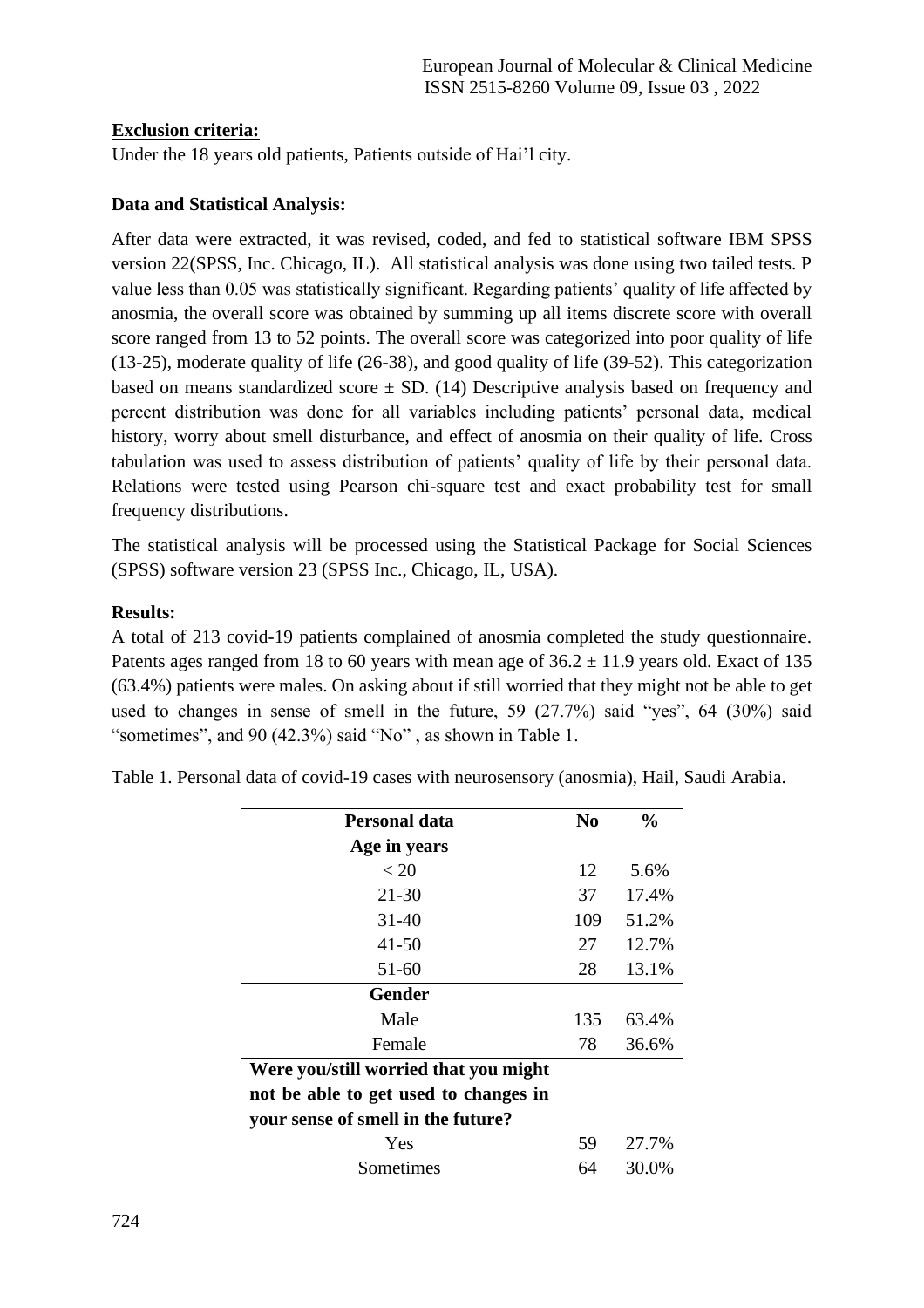Not at all 90 42.3%

Effect of anosmia among covid-19 patients on their quality of life, Hail, Saudi Arabia. Exact of 61% agreed that anosmia bother them while eating, 57.3% reported that they no longer enjoy the taste of drinks or food as used to, 46.5% were afraid of exposure to some stimuli such as gas and spoiled food during anosmia, 46% reported affected visits to restaurants which became now less than they used to be, 46% told that anosmia makes then angry, 43.7% eat more or less food than I used to, and 38.5% have been/still find it hard to relax. Only 18.3% told that anosmia affected their relationship with surrounding population, as shown in Table 2.

| <b>Effect of anosmia on patient</b><br>QOL                            |                                                                    | <b>Totally</b><br>agree |    | Agree to<br>some<br>extent      | <b>Disagree</b><br>to some<br>extent |                | <b>Totally</b><br>disagree |       |
|-----------------------------------------------------------------------|--------------------------------------------------------------------|-------------------------|----|---------------------------------|--------------------------------------|----------------|----------------------------|-------|
|                                                                       | $\frac{0}{0}$<br>$\frac{0}{0}$<br>N <sub>o</sub><br>N <sub>0</sub> |                         |    | $\frac{0}{0}$<br>N <sub>0</sub> |                                      | N <sub>0</sub> | $\frac{0}{0}$              |       |
| My visits to restaurants are now<br>less than they used to be         | 48                                                                 | 22.5%                   | 50 | 23.5%                           | 39                                   | 18.3%          | 76                         | 35.7% |
| I no longer enjoy the taste of<br>drinks or food as I used to         | 80                                                                 | 37.6%                   | 42 | 19.7%                           | 27                                   | 12.7%          | 64                         | 30.0% |
| Changes in my sense of smell<br>bother me while eating                | 81                                                                 | 38.0%                   | 49 | 23.0%                           | 21                                   | 9.9%           | 62                         | 29.1% |
| My visits to friends, relatives and<br>neighbours were decreased      | 25                                                                 | 11.7%                   | 23 | 10.8%                           | 37                                   | 17.4%          | 128                        | 60.1% |
| I have been/still found it hard to<br>relax                           | 28                                                                 | 13.1%                   | 54 | 25.4%                           | 33                                   | 15.5%          | 98                         | 46.0% |
| I am having weight problems                                           | 26                                                                 | 12.2%                   | 36 | 16.9%                           | 34                                   | 16.0%          | 117                        | 54.9% |
| It makes me feel isolated                                             | 20                                                                 | 9.4%                    | 25 | 11.7%                           | 37                                   | 17.4%          | 131                        | 61.5% |
| Avoid contact with people                                             | 16                                                                 | 7.5%                    | 30 | 14.1%                           | 23                                   | 10.8%          | 144                        | 67.6% |
| I eat more or less food than I used<br>to                             | 49                                                                 | 23.0%                   | 44 | 20.7%                           | 31                                   | 14.6%          | 89                         | 41.8% |
| Afraid of exposure to some<br>stimuli such as gas and spoiled<br>food | 58                                                                 | 27.2%                   | 41 | 19.2%                           | 32                                   | 15.0%          | 82                         | 38.5% |

Table 2. Effect of anosmia among covid-19 patients on their quality of life, Hail, Saudi Arabia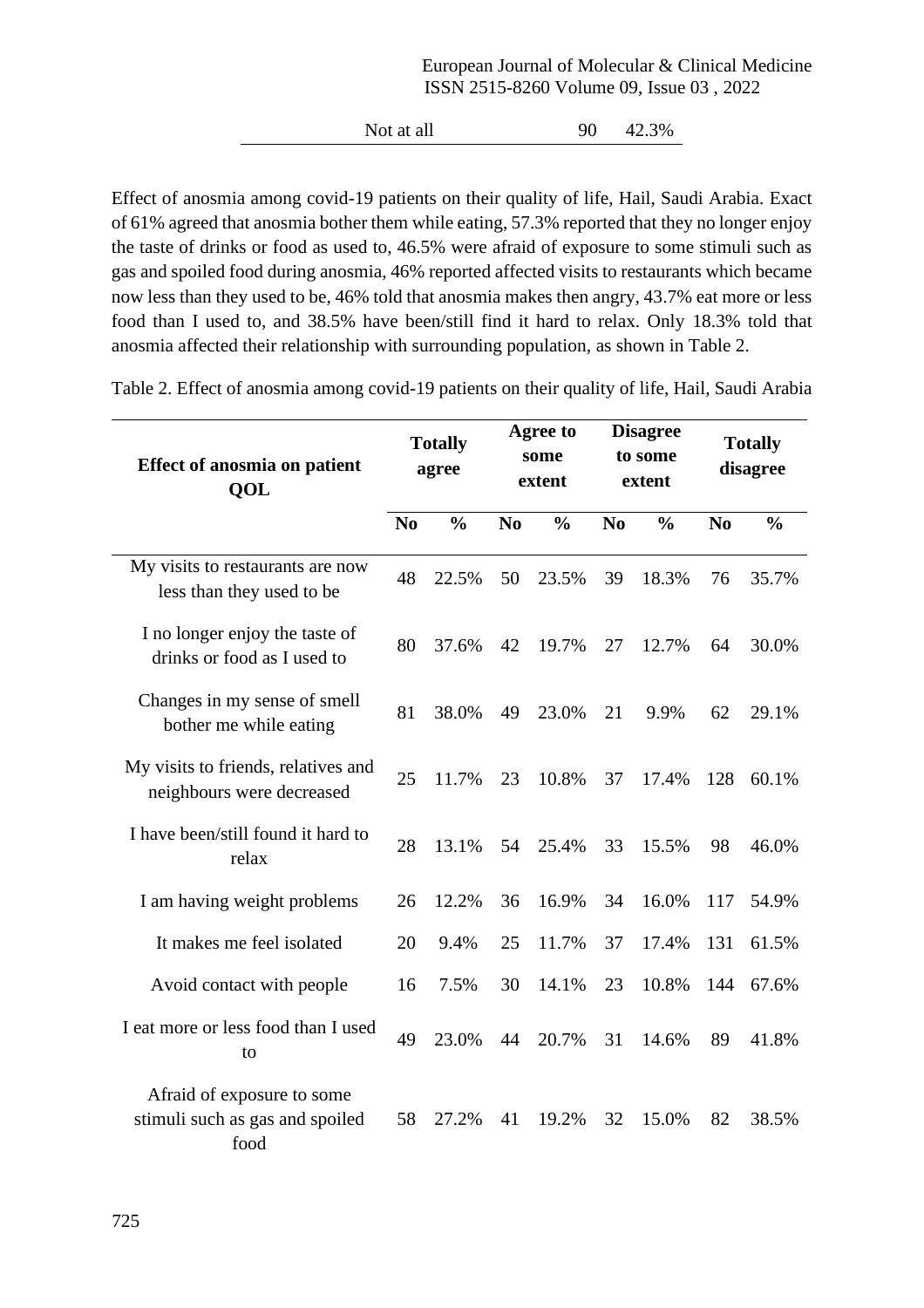European Journal of Molecular & Clinical Medicine ISSN 2515-8260 Volume 09, Issue 03 , 2022

| I find it difficult to engage in daily<br>life activities | 22              |  | 10.3% 33 15.5% 40 18.8% 118 55.4%   |  |  |
|-----------------------------------------------------------|-----------------|--|-------------------------------------|--|--|
| It makes me angry                                         |                 |  | 42 19.7% 56 26.3% 33 15.5% 82 38.5% |  |  |
| Affected my relationship with<br>surroundings             | 22 <sub>1</sub> |  | 10.3% 17 8.0% 22 10.3% 152 71.4%    |  |  |

Overall quality of life of covid-19 patients with anosmia in Hail, Saudi Arabia. A total of 105 (49.3%) of the study cases had good quality of life, 77 (36.2%) had moderate quality of life, and 31 (14.6%) had por quality of life. The overall mean quality of life score was  $38.1 \pm 10.8$ as shown in Figure 1.



Figure 1. Overall quality of life of covid-19 patients with anosmia in Hail, Saudi Arabia.

Distribution of patients' quality of life by their personal data. A total of 74.4% of patients who were not worried that they might not be able to get used to changes in sense of smell in the future had good quality of life in comparison to 23.7% of those who were worried about that issue with recorded statistical significance  $(P=.001)$ . Also, 54.1% of male patients with anosmia had good quality of life compared to 41% of females (P=.049) as shown in Table 3.

| <b>Personal data</b> | <b>Overall QOL level</b> |               |                |                 |                |               |                   |  |
|----------------------|--------------------------|---------------|----------------|-----------------|----------------|---------------|-------------------|--|
|                      |                          | Poor          |                | <b>Moderate</b> | Good           |               | p-<br>value       |  |
|                      | N <sub>0</sub>           | $\frac{0}{0}$ | N <sub>0</sub> | $\frac{0}{0}$   | No             | $\frac{6}{6}$ |                   |  |
| Age in years         |                          |               |                |                 |                |               |                   |  |
| < 20                 | $\mathcal{D}_{\cdot}$    | 16.7%         |                | 6 50.0%         | $\overline{4}$ | 33.3%         | .719 <sup>8</sup> |  |

Table 3. Distribution of patients' quality of life by their personal data.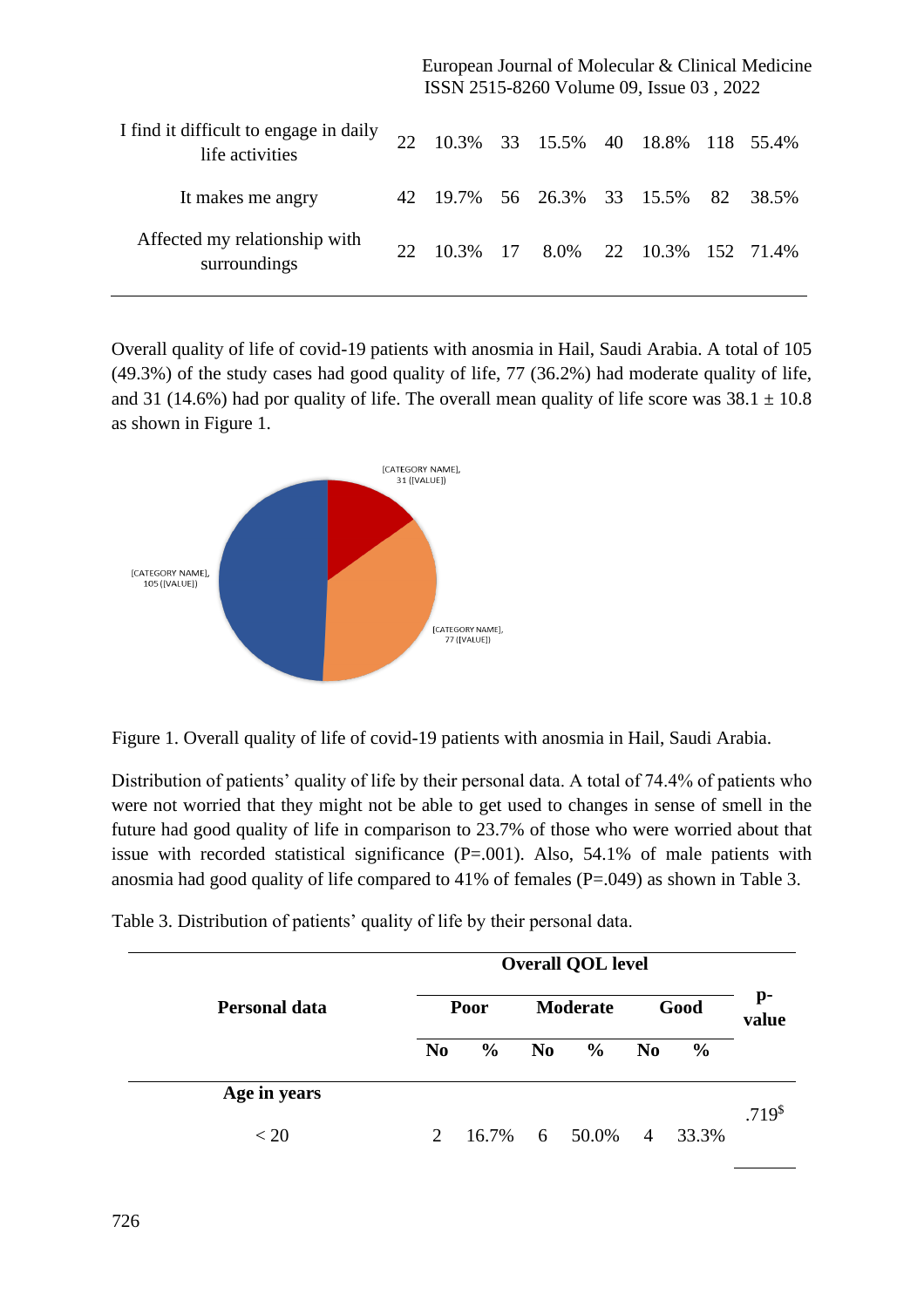|                                                                                                                         | European Journal of Molecular & Clinical Medicine<br>ISSN 2515-8260 Volume 09, Issue 03, 2022 |       |        |       |    |       |         |  |  |
|-------------------------------------------------------------------------------------------------------------------------|-----------------------------------------------------------------------------------------------|-------|--------|-------|----|-------|---------|--|--|
| 21-30                                                                                                                   | $\overline{7}$                                                                                | 18.9% | 14     | 37.8% | 16 | 43.2% |         |  |  |
| $31 - 40$                                                                                                               | 13                                                                                            | 11.9% | 39     | 35.8% | 57 | 52.3% |         |  |  |
| $41 - 50$                                                                                                               | 5                                                                                             | 18.5% | 11     | 40.7% | 11 | 40.7% |         |  |  |
| 51-60                                                                                                                   | $\overline{4}$                                                                                | 14.3% | $\tau$ | 25.0% | 17 | 60.7% |         |  |  |
| <b>Gender</b>                                                                                                           |                                                                                               |       |        |       |    |       |         |  |  |
| Male                                                                                                                    | 17                                                                                            | 12.6% | 45     | 33.3% | 73 | 54.1% | $.049*$ |  |  |
| Female                                                                                                                  | 14                                                                                            | 17.9% | 32     | 41.0% | 32 | 41.0% |         |  |  |
| Were you/still worried that you<br>might not be able to get used to<br>changes in your sense of smell in<br>the future? |                                                                                               |       |        |       |    |       |         |  |  |
| Yes                                                                                                                     | 18                                                                                            | 30.5% | 27     | 45.8% | 14 | 23.7% | $.001*$ |  |  |
| Sometimes                                                                                                               | 7                                                                                             | 10.9% | 33     | 51.6% | 24 | 37.5% |         |  |  |
| Not at all                                                                                                              | 6                                                                                             | 6.7%  | 17     | 18.9% | 67 | 74.4% |         |  |  |

P: Pearson  $X^2$  test \$: Exact probability test

 $* P < 0.05$  (significant)

# **Ethical Consent:**

The objectives of the research will be clarified to each participant. Everyone would have the choice whether to take part in this study or to abstain. Participants will be notified that their comments will be confidential and will be used for research purposes only. Ethical approval will be obtained from the ethical committee of university of Hail.

# **References:**

- 1. World Health Organisation. What we know about Long-term effects of COVID-19 (coronavirus update 36). 2020. [https://www.who.int/publications/m/item/update-36](https://www.who.int/publications/m/item/update-36-long-term-effects-of-covid-19) [long-term-effects-of-covid-19](https://www.who.int/publications/m/item/update-36-long-term-effects-of-covid-19)
- 2. Mao L, Jin H, Wang M, Hu Y, Chen S, He Q, Chang J, Hong C, Zhou Y, Wang D, Miao X, Li Y, Hu B. Neurologic Manifestations of Hospitalized Patients With Coronavirus Disease 2019 in Wuhan, China. JAMA Neurol. 2020 Jun 1;77(6):683-690. doi: 10.1001/jamaneurol.2020.1127. PMID: 32275288; PMCID: PMC7149362.
- 3. Giorgi G, Lecca LI, Alessio F, Finstad GL, Bondanini G, Lulli LG, Arcangeli G, Mucci N. COVID-19-Related Mental Health Effects in the Workplace: A Narrative Review.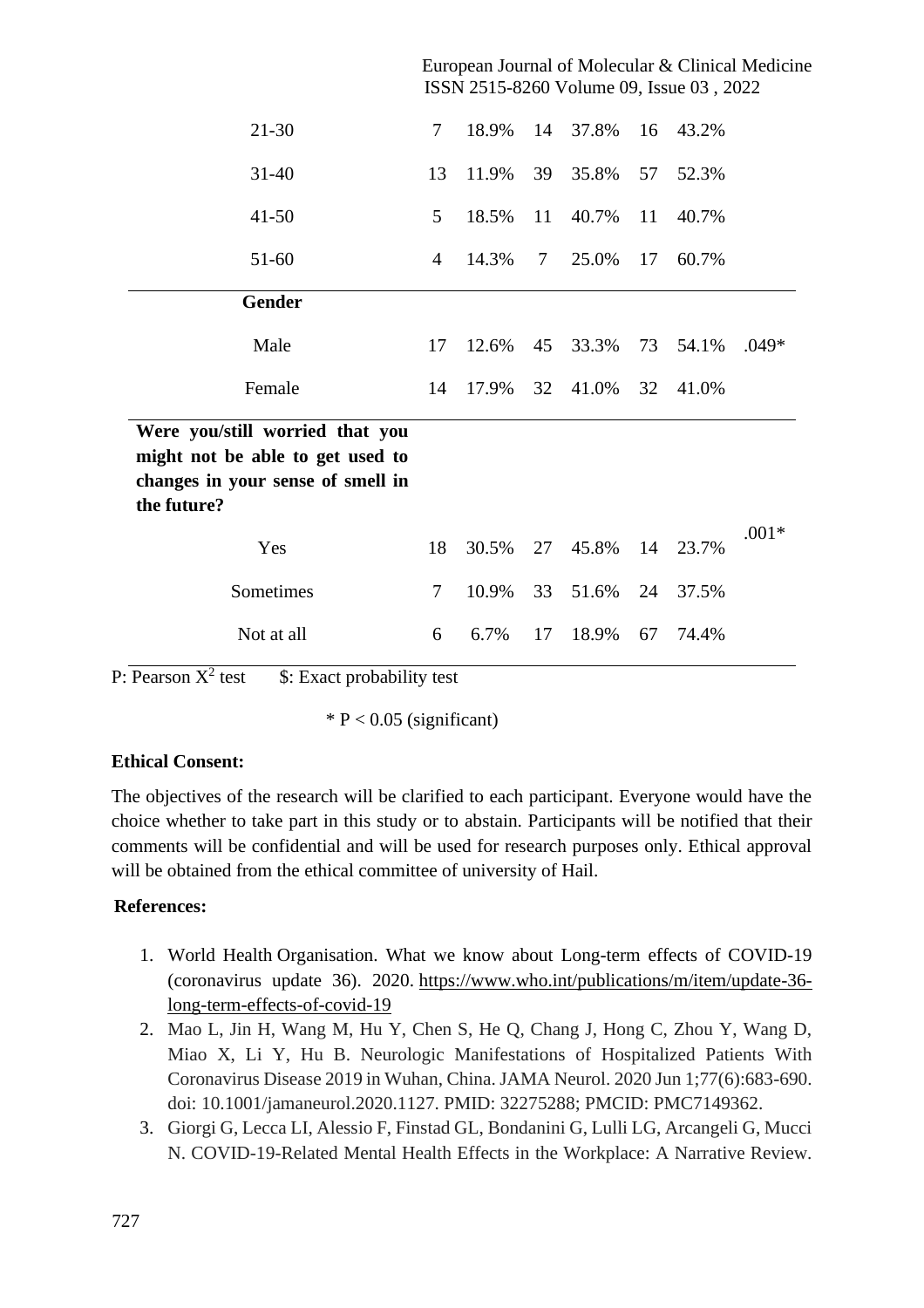Int J Environ Res Public Health. 2020 Oct 27;17(21):7857. doi: 10.3390/ijerph17217857. PMID: 33120930; PMCID: PMC7663773.

- 4. Bryche B, St Albin A, Murri S, Lacôte S, Pulido C, Ar Gouilh M, Lesellier S, Servat A, Wasniewski M, Picard-Meyer E, Monchatre-Leroy E, Volmer R, Rampin O, Le Goffic R, Marianneau P, Meunier N. Massive transient damage of the olfactory epithelium associated with infection of sustentacular cells by SARS-CoV-2 in golden Syrian hamsters. Brain Behav Immun. 2020 Oct;89:579-586. doi: 10.1016/j.bbi.2020.06.032. Epub 2020 Jul 3. PMID: 32629042; PMCID: PMC7332942.
- 5. Brann DH, Tsukahara T, Weinreb C, Lipovsek M, Van den Berge K, Gong B, Chance R, Macaulay IC, Chou HJ, Fletcher RB, Das D, Street K, de Bezieux HR, Choi YG, Risso D, Dudoit S, Purdom E, Mill J, Hachem RA, Matsunami H, Logan DW, Goldstein BJ, Grubb MS, Ngai J, Datta SR. Non-neuronal expression of SARS-CoV-2 entry genes in the olfactory system suggests mechanisms underlying COVID-19 associated anosmia. Sci Adv. 2020 Jul 31;6(31):eabc5801. doi: 10.1126/sciadv.abc5801. Epub 2020 Jul 24. PMID: 32937591.
- 6. Boscolo-Rizzo P, Borsetto D, Fabbris C, et al. Evolution of Altered Sense of Smell or Taste in Patients With Mildly Symptomatic COVID-19. JAMA Otolaryngol Head Neck Surg. 2020;146(8):729–732. doi:10.1001/jamaoto.2020.1379
- 7. Andrea Giacomelli, Laura Pezzati, Federico Conti, Dario Bernacchia, Matteo Siano, Letizia Oreni, Stefano Rusconi, Cristina Gervasoni, Anna Lisa Ridolfo, Giuliano Rizzardini, Spinello Antinori, Massimo Galli, Self-reported Olfactory and Taste Disorders in Patients With Severe Acute Respiratory Coronavirus 2 Infection: A Crosssectional Study, Clinical Infectious Diseases, Volume 71, Issue 15, 1 August 2020, Pages 889–890, <https://doi.org/10.1093/cid/ciaa330>
- 8. Elkholi SMA, Abdelwahab MK, Abdelhafeez M. Impact of the smell loss on the quality of life and adopted coping strategies in COVID-19 patients. Eur Arch Otorhinolaryngol. 2021 Sep;278(9):3307-3314. doi: 10.1007/s00405-020-06575-7. Epub 2021 Jan 19. PMID: 33464401; PMCID: PMC7814376.
- 9. Carrillo-Larco RM, Altez-Fernandez C. Anosmia and dysgeusia in COVID-19: A systematic review. Well come Open Res. 2020 May 13;5:94. doi: 10.12688/wellcomeopenres.15917.1. PMID: 32587902; PMCID: PMC7308993.
- 10. Keller A, Malaspina D. Hidden consequences of olfactory dysfunction: a patient report series. BMC Ear, Nose and Throat Disorders. 2013;13(1):1–20. pmid:23875929.
- 11. Hornuss D, Lange B, Schroeter N, Rieg S, Kern WV, Wagner D (2020) Anosmia in COVID-19 patients. https://doi. org/10.1101/2020.04.28.200833. med Rxiv: 2020.04.28.20083311.
- 12. Bagheri SHR, Asghari AM, Farhadi M et al (2020) Coincidence of COVID-19 epidemic and olfactory dysfunction outbreak. https://doi.org/10.1101/2020.03.23.20041889. med Rxiv: 2020032320041889
- 13. Eliezer M, Hautefort C, Hamel AL et al (2020) Sudden and complete olfactory loss function as a possible symptom of COVID-19